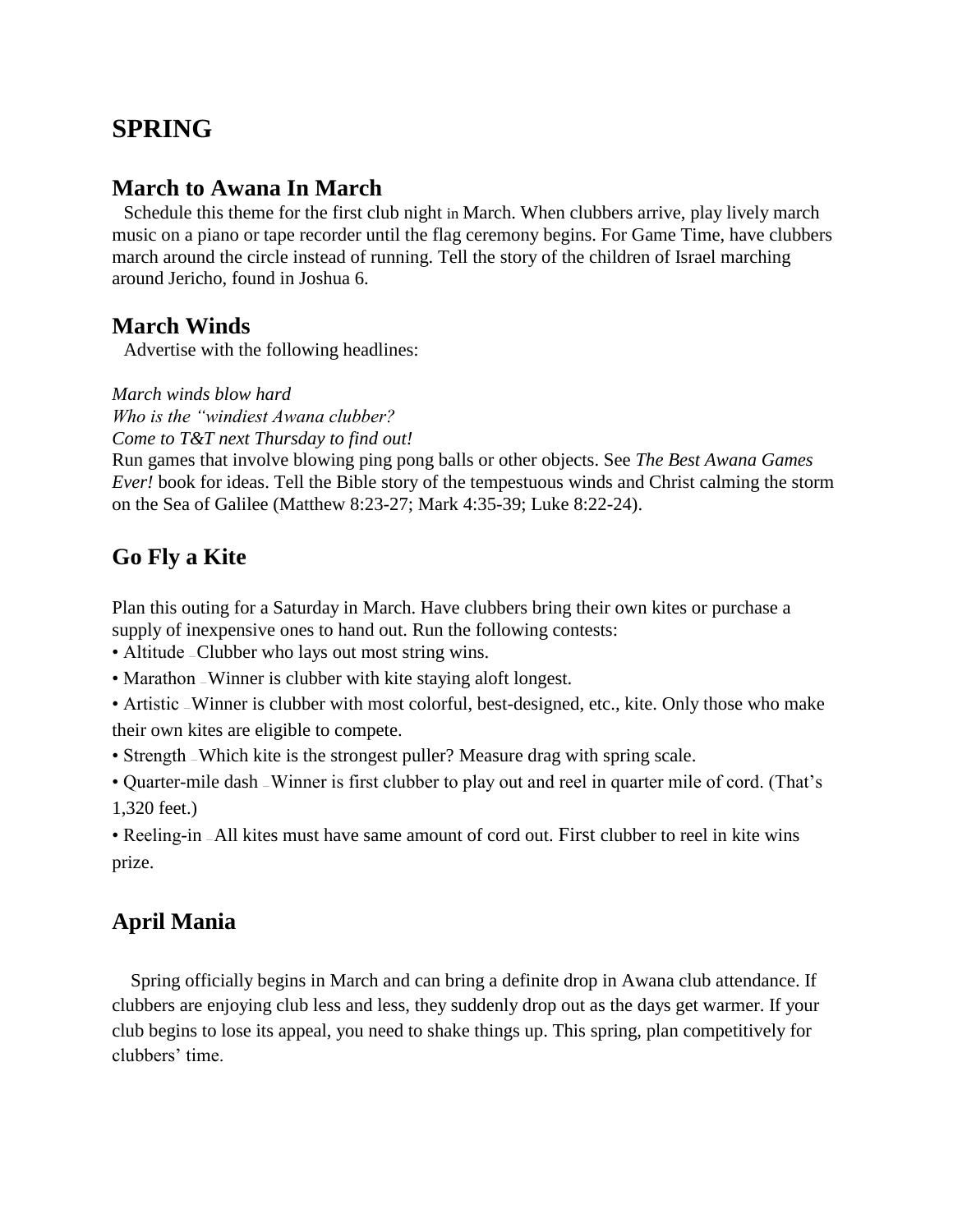Advertise with posters announcing "to miss April Mania would be foolish." In keeping with the "foolish" theme, hang publicity posters upside down or sideways. Crazy letters and wild colors will help get the message across.

Use crazy games. At your leaders' meeting, brainstorm for games which will work in your club. For example: a three-, four- or five-legged race, a shaving cream pie-throwing contest, a raw egg or water-balloon toss.

Hold a "Create-a-Clown" contest. Furnish each team with greasepaint, a wig, old clothes and other odd items. Allow 10 minutes for each team to dress up one team member (or leader) as a clown. Be sure to have a camera ready to record the results.

In Council Time, expand on the verse, *The fool hath said in his heart, There is no God (Psalm l4sLa*). Check your concordance for other appropriate verses about the fool. Also use the message suggested for April Fools' Day.

### **April Fools' Day**

Plan this theme for the club night closest to April Fools' Day.

There are many explanations for the origin of April Fools' Day, none of which has been proven true. In France, the custom of April fooling developed after the implementation of the Gregorian calendar by Charles IX in 1564. With this calendar, the beginning of the new year was moved to January 1. Prior to the change, it had been customary to exchange New Year's gifts on April 1. When the date was changed, people sent mock gifts on the first of April. April Fools' Day is celebrated in several countries. In Scotland, April 1 is "Cuckoo Day." A favorite prank is to send somebody off to hunt a gowk (cuckoo). The word "gowk" is derived from "geek," which means "someone who is easily imposed upon."

Decorate the clubroom with "wanted" placards with pictures of clubbers "wanted" by the FBI. Hang pictures and posters upside down on walls and bulletin boards. Hang "Wet Paint" signs everywhere so leaders and clubbers are afraid to touch anything.

An April Fools' club meeting does not imply an evening devoted only to practical jokes. And remember that fun at the expense of others is never appropriate. Plan this meeting as a time when everyone laughs together — not at the expense of any one individual.

If you feel it will be appropriate and fun in your club, you may want to play some practical jokes. Consider the variety of aids available at a hobby or trick shop. Be sure to use discretion when planning any of the following:

• Use trick pencils which bend when used.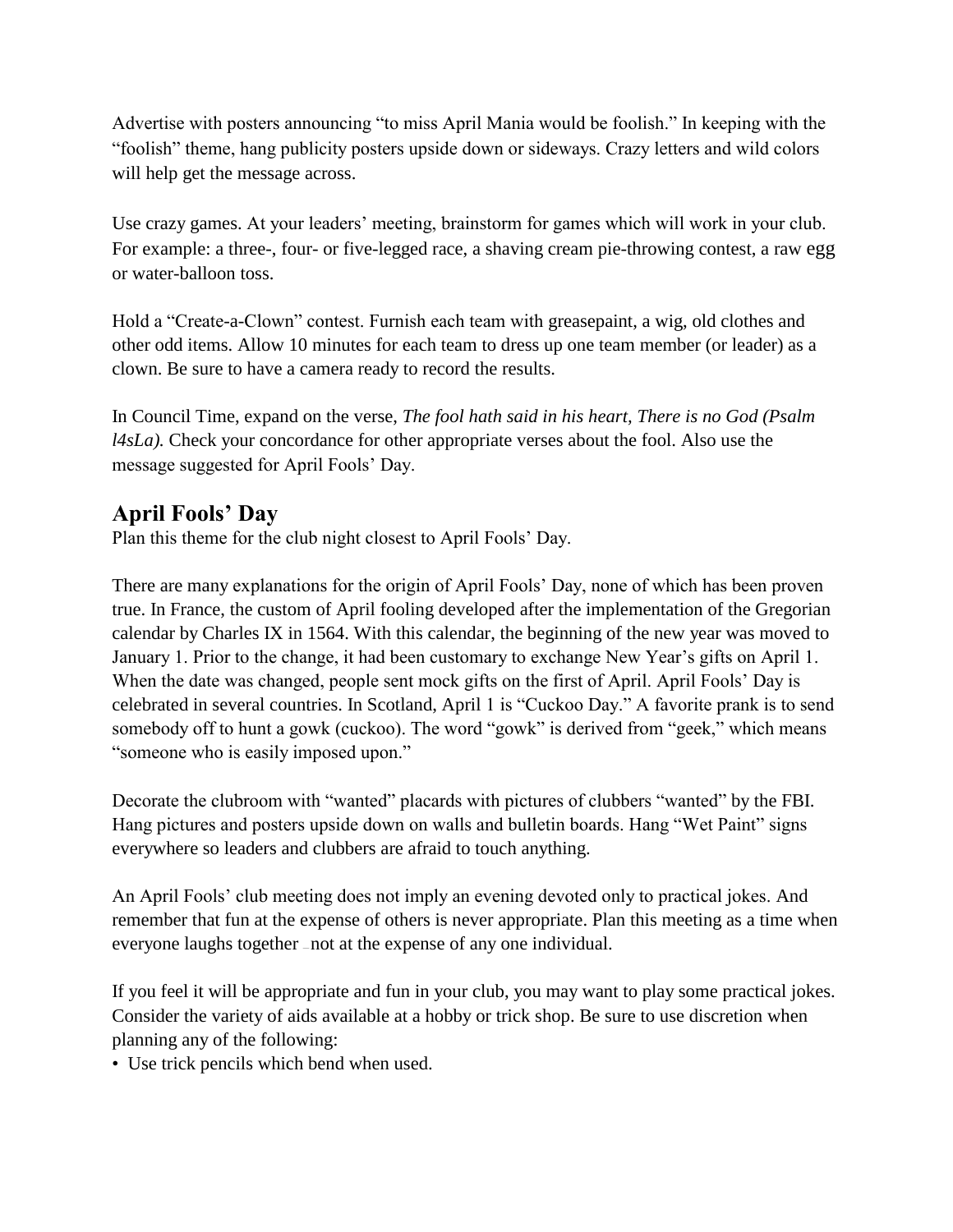• Wear a thread on your lapel. A helpful leader will start to remove it, only to find it's attached to a spool of thread in your shirt pocket.

• Offer treats from a trick candy jar — from which a snake or frog jumps out.

At the conclusion of the evening, declare the team with the least points the winner. Then proceed to give a prize to all clubbers. (Make this a surprise for leaders as well as clubbers.)

• Fools' exchange — Each clubber brings a white elephant gift (something in good condition which clubber doesn't want). The gift must be wrapped to disguise its contents. The clubbers sit in a circle, and the packages are passed from one to another. Any time a clubber is handed a gift he or she chooses to keep, the clubber should leave the circle and unwrap the gift. Because some clubbers have a difficult time making a choice, the game director ends the game after a reasonable amount of time. Each clubber still in the circle keeps the package he or she is holding.

• Dunce cap relay — Run a relay with four or more players from each team. When the whistle blows, the first player on each team races into the center, puts on a dunce cap and sits on a chair with feet together, hands folded and a foolish blank look on his or her face. The first player then takes off the cap, replaces it on the seat of the chair and runs back to tag the second player, who repeats the action. When the last player has completed the action, he or she grabs the center pin or beanbag.

• Blindfolded obstacle race — Set up an obstacle course around the circle with beanbags, pins, buckets, etc. Choose one player from each team; instruct players to walk their courses blindfolded without touching the items. Before the race begins, players should be permitted to practice without blindfolds. Then blindfold the players and quietly remove the obstacles before starting the race.

In Council Time, speak on the several fools referred to in the Bible:

- The person who says there is no God (Psalm 14:1 and 53:1).
- The one who despises his father's instruction and disobeys his parents (Proverbs 15:5).

• The "blabbermouth" with a sharp tongue. He angrily uttereth *all his mind* without thinking (Proverbs 29:11). Instead of waiting until his anger cools, he gossips, says bad words and hurts others by the things he says.

• The one who thinks it's funny to play mean tricks on others (Proverbs 10:23). He purposely destroys the property of others.

• The one who plans his life without consulting God or thinking of eternal matters (Luke 12:20).

All these fools *shall be* servant to the wise *(Proverbs 11:29).* God calls us to be *wise as* serpents ... *harmless* as *doves (Matthew 10:16).* Don't fool yourselves by acting as fools.

# **Spring Has Sprung**

When the end of the club year is in sight, leaders must work extra hard to maintain clubber interest. Ideas listed below may be adapted for use in your club. Plan them in conjunction with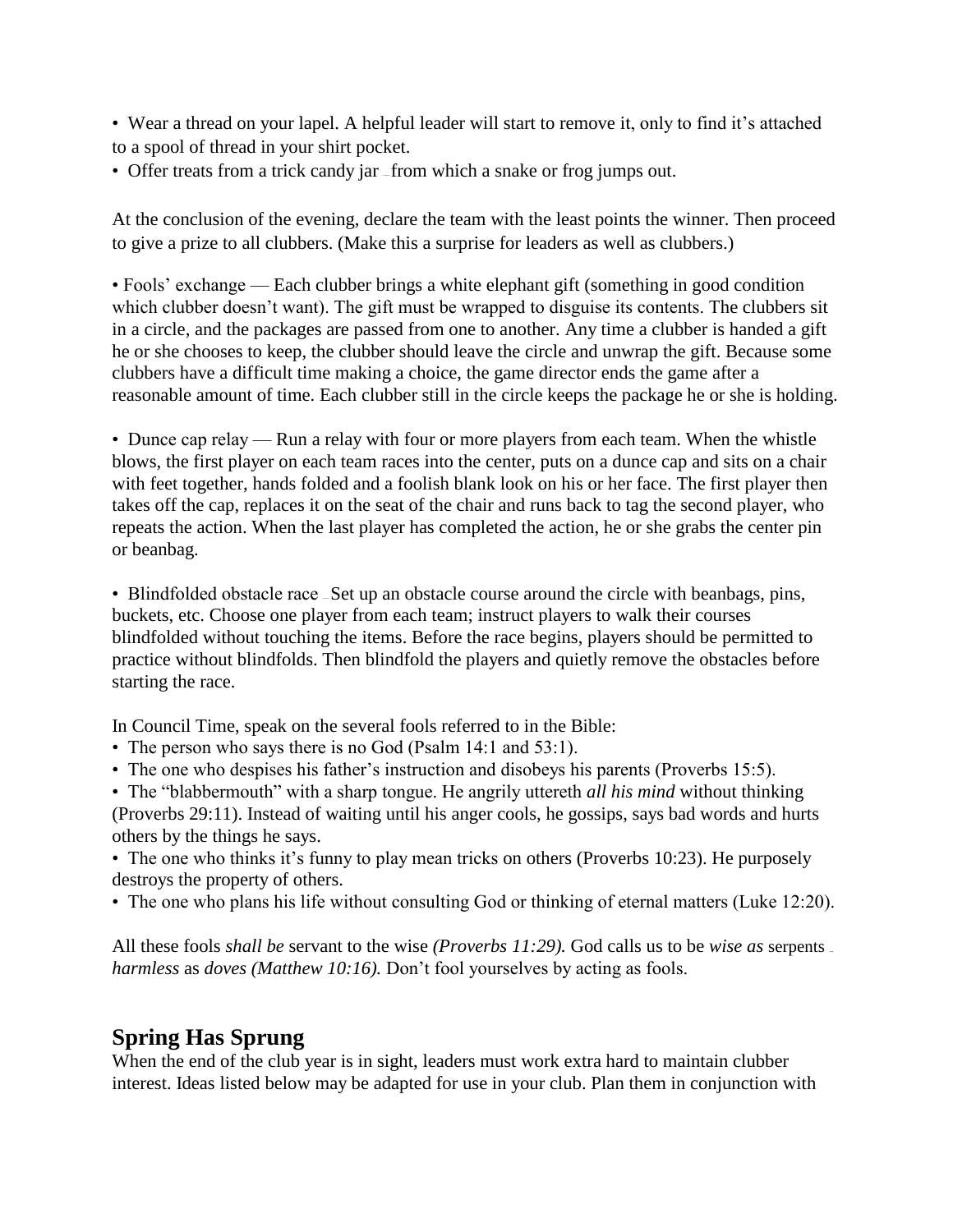regular club meetings which include Handbook and Council Time, or plan them as special weekend events.

If club has met indoors all year, move the Game Square outside to the parking lot, onto a local baseball diamond or to a nearby park. Enlarge the circle to fit the available space.

Organize an Awana tournament. Competition may be either between teams in your club or with another local Awana club.

Plan a Bicycle Rodeo.

Begin club an hour earlier than usual with a picnic on the church grounds followed by a regular club meeting.

Plan a parents' special for mothers and daughters, fathers and sons, mothers and sons, fathers and daughters, or a family spaghetti supper.

Promote both your church camp and Awana Scholarship Camp. Have applications and brochures available.

Invite another Awana club to visit for a club meeting. Announce the evening as Double Night, Company's Comin' or AwanaGames Challenge (compete in AwanaGames events with the other club).

Meet early for a hike to another location for Handbook and Council Time. Schedule a scavenger hunt, penny hike, bigger-and-better hunt or treasure hunt.

Plan a picture-taking night. To preserve memories of this club year, clubbers and leaders bring cameras and take pictures of club activities. Play favorite games, sing favorite songs and choruses, etc. Hand out awards so clubbers can take pictures of one another receiving public recognition.

Prepare a float in a local parade (Memorial Day, Independence Day, community celebration parade)

Schedule an Awana Grand Prix where clubbers build and race small model cars (see *Awana Supply Catalog).*

## **Girls' Spring Fashion Show**

Schedule a mock fashion show, either for a T&T girl clubbers meeting or a mother daughter special. Use imagination and adapt the following script for your show.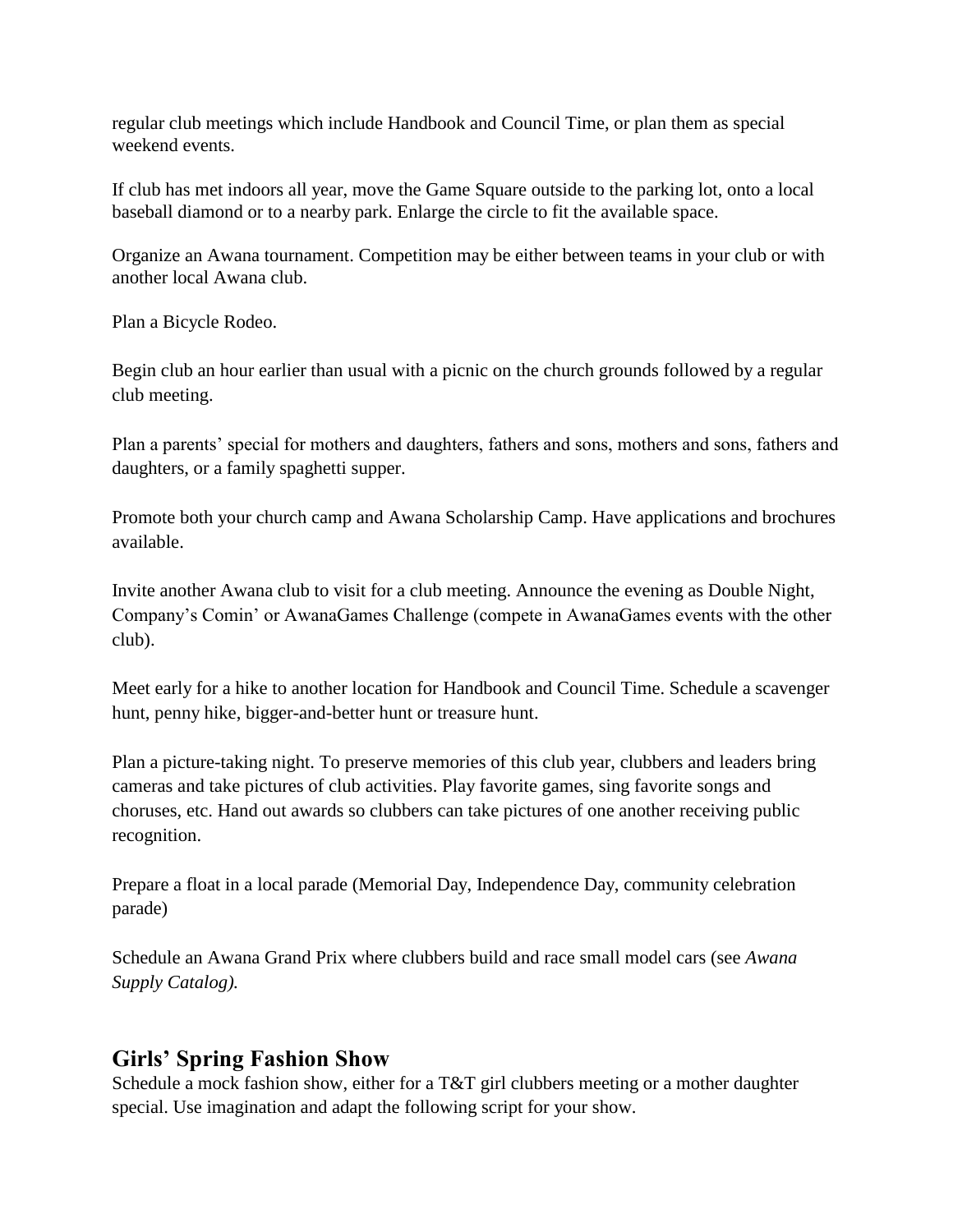14-carat jewelry — a ring with 14 carrots hanging from it. "A well-dressed young lady adds flair to her wardrobe with fashionable jewelry. This 14-carrot ring radiates good taste and elegance. Not only is it exquisitely styled, but it will also make rabbits love you!"

Buttons and bows – a dress generously adorned with many buttons and bows. "Boys like their girlfriends to be very feminine, and what could be more feminine than buttons and bows? Use trimmings like these to decorate your ensemble the more the better."

Sack dress -gunnysack with holes cut in it for arms and head. "For more informal occasions, a sack dress is very appropriate. You won't feel overdressed in this gunnysack, and you'll know you're in style as you show off the sleek lines of simple elegance."

Gym shoes — shoes with Jim written all over them. "Here are shoes which provide comfort and support – and at the same time do anything and go anywhere. Prop them on the arm of the couch when you're watching TV. Pound them into the running track at school. They're made for it. They're 'Jim' shoes!"

Knee socks – socks taped to knees. "Knee socks are great for any time of the year. They come in all colors and all sizes, so they can be mixed or matched with any outfit. Knee socks can be worn behind, below or above the knee. Or as our model demonstrates  $\alpha$ -all over the knee,"

T-shirt —golf tees fastened to a T-shirt. "Here's a perfect shirt to wear with your knee socks and Jim shoes. Our beautiful T-shirt is right for you whether you play golf or just want to add style to those leisurely summer afternoons."

Turtleneck sweater — toy turtles or pictures of turtles fastened to sweater. "Turtleneck sweaters keep your neck warm during chilly days. When you realize the fashion statement they make, you know they're worth the price, even though the cost of turtles is rising. And soon you'll hardly notice the swishy tails on your neck

Baggy slacks — paper bags taped all over pants. "Baggy slacks, the latest rage from Paris, are for you if your figure is a little less than perfect. Wear these, and you'll know you're wearing an original."

Bloomers — bright and colorful flowers attached to slacks. "In your mother's day, 'bloomers' were undergarments. No longer. We've kept the name, but changed the design. Wear these bloomers anyplace you want to make a special fashion statement."

### **Promotion** Party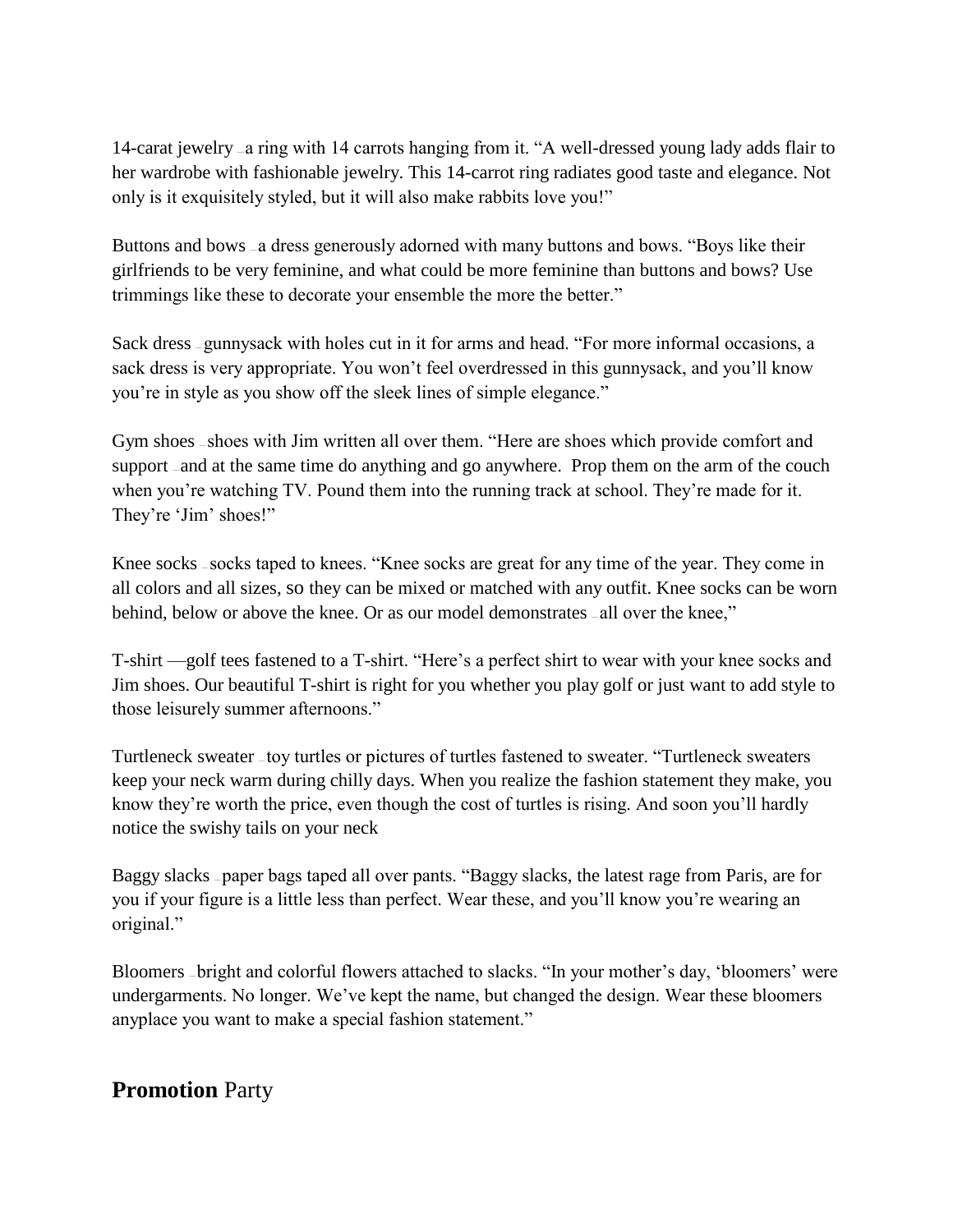Plan this theme for a night near the end of the club year. This is a special night when clubbers who will be participating in an older club in the fall are invited to meet with that club. For example, second-grade Sparks attend Truth & Training, and sixth- graders attend Jr. Varsity. Eighth-grade JVers attend Varsity. Clubbers meet their new leaders, are welcomed into the new club and become excited about attending that club in the fall.

Keep the usual routine in each club, but play games that are not too complicated. At the conclusion of the evening, present certificates to welcome incoming clubbers.

### **Best Wishes to the Graduate**

Honor graduating T&T clubbers, Jr. Varsity guys and girls, and Varsity young people with a dress-up occasion. Either ask Awana moms or church members to cook the meal or reserve a banquet room in a local restaurant. An adult Sunday school class may be willing to subsidize the cost of the dinner to keep the ticket price within reason.

Center your theme around the idea of "Best Wishes to the Graduate." Cut owl-shaped invitations out of construction paper. Invitations read:

> *Best Wishes* to the *Graduate! Please join us for the Graduation Banquet, Friday, May 21. Dress in your Sunday best and meet at the church at 6 pin. We will go as a group to the Candlelight Inn. Cost per clubber: \$6. RSVP to Connie Jones no later than May 10. First Baptist Church Awana clubs*

Make centerpieces with dolls (Barbie and ken size) dressed in black caps and gowns. Girl has gown with white collar. Boy has V-necked gown with white shirt and colored tie. On each plate, have a white napkin rolled and tied with ribbon to look like a diploma. Make nut cups to resemble mortarboards (graduation caps). Paste a black band of construction paper around the cup. Top it with a square of black paper and a tassel.

Include fun (skits and stunts), singing and a challenge to Christian living by a speaker to whom young people will easily relate.

### **Awards** Night

Spring is the time to plan your awards night. If you want to have a meaningful evening for clubbers and parents, you must prepare early.

Whatever you have in mind, consider the basic elements of any awards program: the theme, awards, a message and a meal and/or refreshments.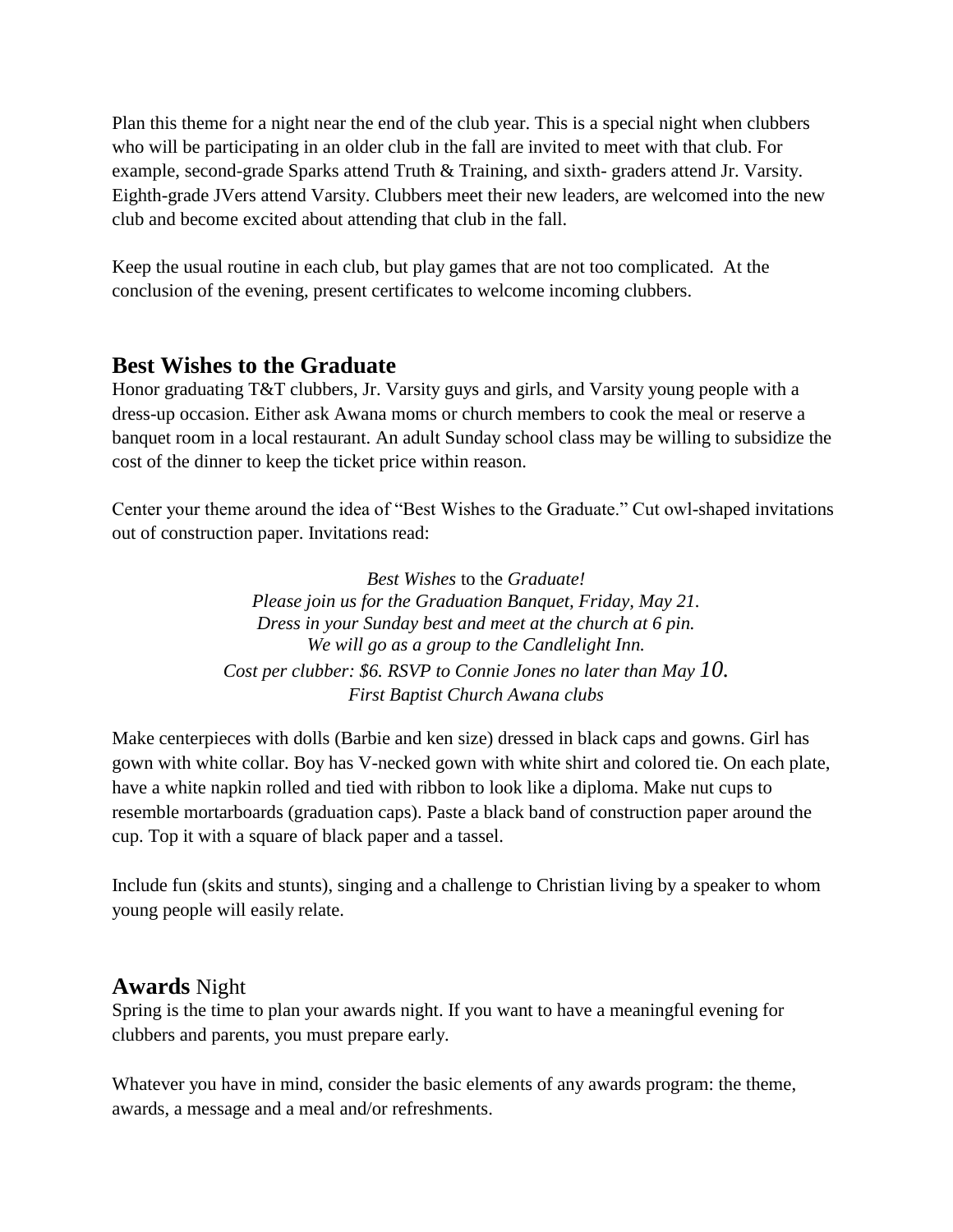Select a theme or motif around which your special activity is planned. The theme will help you work out the details. For example, if you use the theme "Count Your Blessings," many hymns and songs can be found to reflect that theme. You could easily develop a special musical feature. Or feature a media presentation. This could be in the form of slides or a video. Include testimonial comments from clubbers, leaders and parents. Finally, conclude the program with a time of sharing by those whose lives were changed as a result of the Awana program during the year.

Your publicity for Awards Night should also use the theme or motif in its graphics and text. The feature should include everyone involved in club, even if some are not receiving awards.

It's important to recognize each person receiving an award, but it is also important to keep the audience interested at the same time. Here's a plan that works:

After an introductory statement, the commander or pastor reads the names of the first-book award winners starting with the youngest club. Clubbers come to the front of the church as their names are called. The director immediately awards ribbons to clubbers and lines them up for a group picture. A photographer takes their picture. Instruct the audience to hold its applause until after the picture is taken. Clubbers can then return quickly to their seats. Continue with the second-book awards. Before moving to the next club, use the same format to honor leaders. Include picture taking.

This system has several advantages:

All hear their names individually announced and are personally given their awards.

All are applauded equally, with minimum time consumed.

All are photographed in a special group picture.

The awards program moves quickly, even in large churches.

The awards presentation naturally ends with Meritorious and Citation Awards, leaving till last the awards that demand the most effort.

Awards Night represents a unique opportunity to communicate the gospel to clubbers' unsaved parents. It's important to select the right speaker. Your pastor or youth pastor, a gospel illusionist or a puppet act can provide a fresh, but meaningful, message. Limit the presentation to about 15 minutes.

You might want to have a potluck dinner before the awards presentation. Potluck allows you to assign dishes for everyone who attends and provides an enjoyable variety of food with minimum